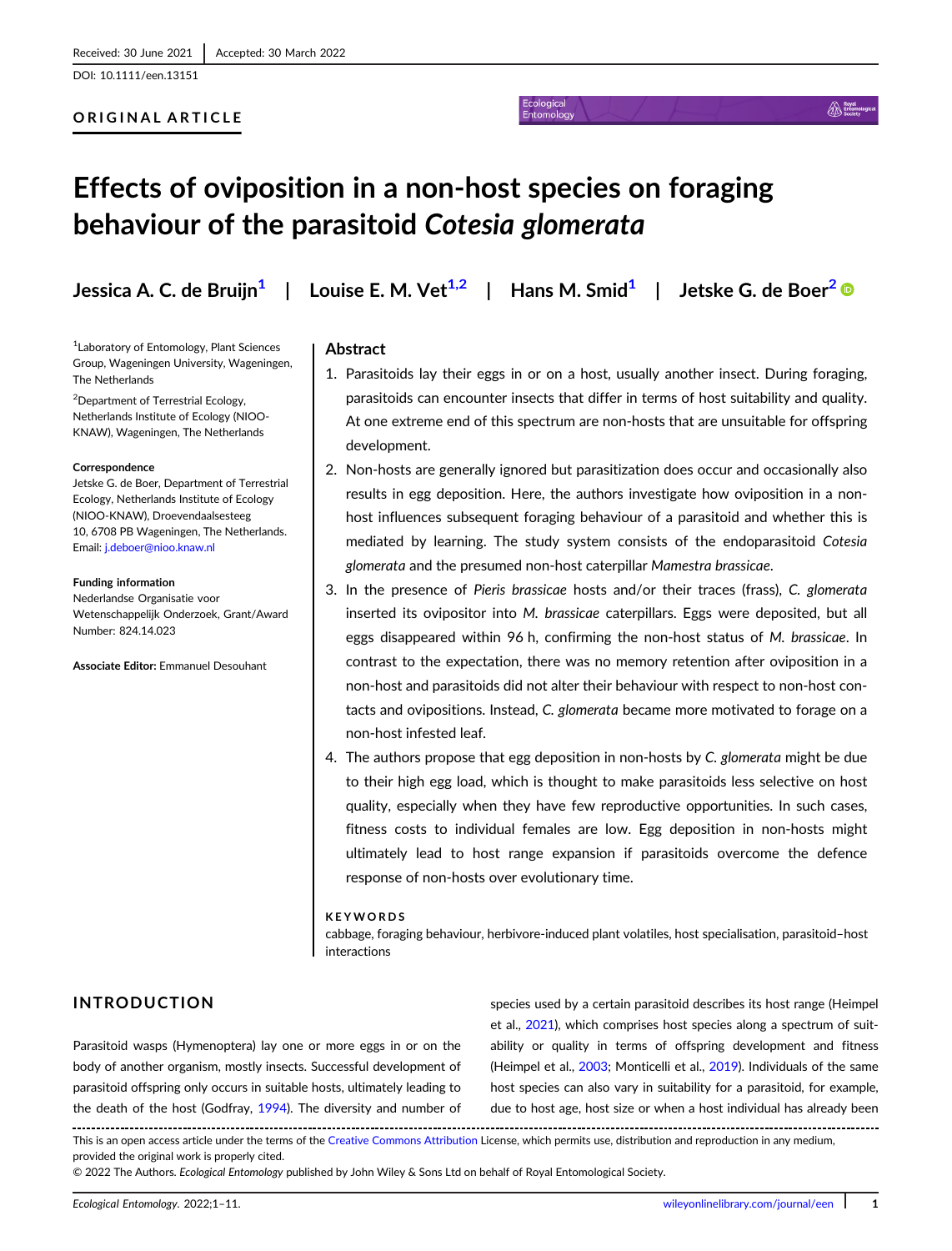parasitized (Heimpel et al., [1996](#page-9-0); Islam & Copland, [2000](#page-9-0); van Lenteren & Bakker, [1975\)](#page-10-0). Although parasitoid females are expected to prefer hosts that are most suitable for development, oviposition in less-suitable or low-quality hosts is often observed (Hopper et al., [2013](#page-9-0); Monticelli et al., [2019\)](#page-9-0). In this light, oviposition in organisms that are not suitable for offspring development (i.e. non-hosts) may be seen as the most extreme case (Arthur et al., [1972](#page-8-0); Chabaane et al., [2015](#page-8-0); de Bruijn, Vet, & Smid, [2018](#page-9-0); Takasu & Lewis, [2003\)](#page-10-0). There are clear costs of oviposition in non-hosts because eggs and time are spent without reproductive gain (Abram et al., [2019\)](#page-8-0). To date, it remains unclear if and how oviposition in non-hosts may benefit parasitoids.

Parasitoids have evolved behavioural mechanisms to locate and evaluate their host(s) and these mechanisms may also allow parasitoids to discriminate host and non-host organisms (Godfray, [1994](#page-9-0)). Discrimination may occur at different stages of the host location and acceptance process. At a distance, specialist parasitoids may discriminate host- from non-host infested plants using host-specific herbivore-induced plant volatiles (HIPVs), while generalist parasitoids may also be attracted to HIPVs induced by non-host insects (van Oudenhove et al., [2017](#page-10-0)). Closer by, information from frass, silk, honeydew or saliva is involved in host recognition, and contact chemical cues may allow parasitoids to discriminate between host and non-host organisms, as has been found for Cotesia sesamiae and C. flavipes (Obonyo et al., [2010](#page-10-0)). After inserting the ovipositor, female parasitoids decide whether or not to deposit eggs, how many eggs and which sex ratio to lay, based on the presence of certain cues and the absence of deterrents (Hays & Vinson, [1971;](#page-9-0) McDonald et al., [2015](#page-9-0); Vinson, [1975,](#page-10-0) [1998](#page-10-0)). Indeed, females of Cotesia kariyai lay fewer eggs in the non-host Spodoptera littoralis, suggesting that they perceive their lower quality using internal cues (Aikawa et al., [2020](#page-8-0)).

Despite these mechanisms, recognition of non-hosts or discrimination between hosts and non-hosts does not always occur in parasitoids. Parasitoids may not have evolved the ability to recognise nonhosts, as appears to be the case in native parasitoids laying eggs in exotic pest insects that are unsuitable for offspring development (Abram et al., [2014;](#page-8-0) Kruitwagen et al., [2021\)](#page-9-0). However, oviposition in non-hosts also occurs in the native habitat of parasitoids, in the presence of hosts (Bukovinszky et al., [2012](#page-8-0); Chabaane et al., [2015](#page-8-0); de Bruijn, Vet, & Smid, [2018;](#page-9-0) Meisner et al., [2007\)](#page-9-0). Indeed, host- and non-host species frequently feed on the same plant individual or even on the same leaf at the same time (Dicke et al., [2009](#page-9-0); Vos et al., [2001](#page-10-0)). Information related to hosts and non-hosts is thus often mixed, such as frass or silk, or the composition of HIPVs may be altered (de Rijk et al., [2013\)](#page-9-0). This complicates parasitoid foraging and particularly discrimination between hosts and non-hosts. Under these conditions, oviposition in non-hosts may simply be considered mistakes but they may also present an opportunity to parasitoids to adjust their subsequent foraging behaviour through learning.

Parasitoids are well known for their ability to adjust their behaviour based on prior experience and different types of learning may occur (Haverkamp & Smid, [2020\)](#page-9-0). Of these, associative learning is probably the most studied type. Females of many species of parasitoids can indeed learn to associate environmental cues, such as HIPVs emitted by the food plant of the host with a reward, an oviposition in the host (Fukushima et al., [2001](#page-9-0); Little et al., [2019](#page-9-0); Smid & Vet, [2016\)](#page-10-0). After this learning experience, the association between reward and plant odours is stored as memory that alters foraging behaviour and can improve foraging efficiency. Interestingly, in studies of parasitoid associative learning, researchers commonly use preferred or highquality hosts, while much less is known about the effects of oviposition experience with hosts of lower quality or non-hosts on memory formation and subsequent foraging behaviour. Host quality may determine the value of the reward in oviposition learning, as it appears to affect memory consolidation in Cotesia glomerata and the egg parasitoid Trichogramma evanescens (Kruidhof et al., [2012](#page-9-0)), but not in the species Nasonia vitripennis and Nasonia giraulti (Hoedjes et al., [2014](#page-9-0)). Similarly, oviposition in non-hosts may either result in decreased interest in the non-host or associated volatiles, as is the case in C. kariyai (Aikawa et al., [2020;](#page-8-0) Steven et al., [2019\)](#page-10-0), or to increased searching intensity, as found in the egg parasitoid Telonomus podisi (Bertoldi et al., [2021\)](#page-8-0).

Here, we address the question how oviposition in non-hosts influences subsequent foraging behaviour of a parasitoid and whether this is mediated by learning. We use the parasitoid C. glomerata L. (Hymenoptera: Braconidae) that uses Pieris brassicae L. and Pieris rapae L. (Lepidoptera: Pieridae) as its main hosts (Le Masurier & Waage, [1993;](#page-9-0) Vos et al., [2001](#page-10-0)). C. glomerata's foraging and learning behaviour and memory dynamics have been studied extensively. Females of this parasitoid species can associate an oviposition in a host with nearby HIPVs. Long-term memory is formed after a single learning experience with the preferred, high-quality, host P. brassicae, while a less persistent memory type is formed after oviposition in the lower quality host Pieris rapae (Kruidhof et al., [2012\)](#page-9-0). Reward value is thus known to affect memory formation but it is not known how non-hosts influence learning and memory. C. glomerata has been observed to attack and deposit eggs in the presumed non-host Mamestra brassicae L. (Lepidoptera: Noctuidae), especially (but not only) in the presence of Pieris or their traces (e.g. frass) (Bukovinszky et al., [2012](#page-8-0); de Bruijn, Vet, et al., [2021;](#page-9-0) de Bruijn, Vet, & Smid, [2018;](#page-9-0) de Bruijn, Vosteen, et al., [2021](#page-9-0)). These caterpillar species feed on the same brassicacious plant species and individuals but it is not known at which frequencies they co-occur (Vos et al., [2001](#page-10-0)). Interestingly, C. glomerata is also strongly attracted to HIPVs of plants infested with M. brassicae (de Rijk et al., [2013;](#page-9-0) Geervliet et al., [1996;](#page-9-0) Vosteen et al., [2019](#page-10-0)). In the present study, we test the following predictions: (1) C. glomerata deposits eggs in M. brassicae but these eggs do not survive; (2) C. glomerata forms associative memory after an oviposition in M. brassicae in the presence of host traces; and (3) this memory leads to reduced contact with and oviposition in M. brassicae caterpillars.

#### MATERIALS AND METHODS

#### Insects

For all experiments, first instar P. brassicae host caterpillars, first instar M. brassicae non-host caterpillars and C. glomerata females of 3–5 days old were used. Brussels sprouts plants (Brassica oleracea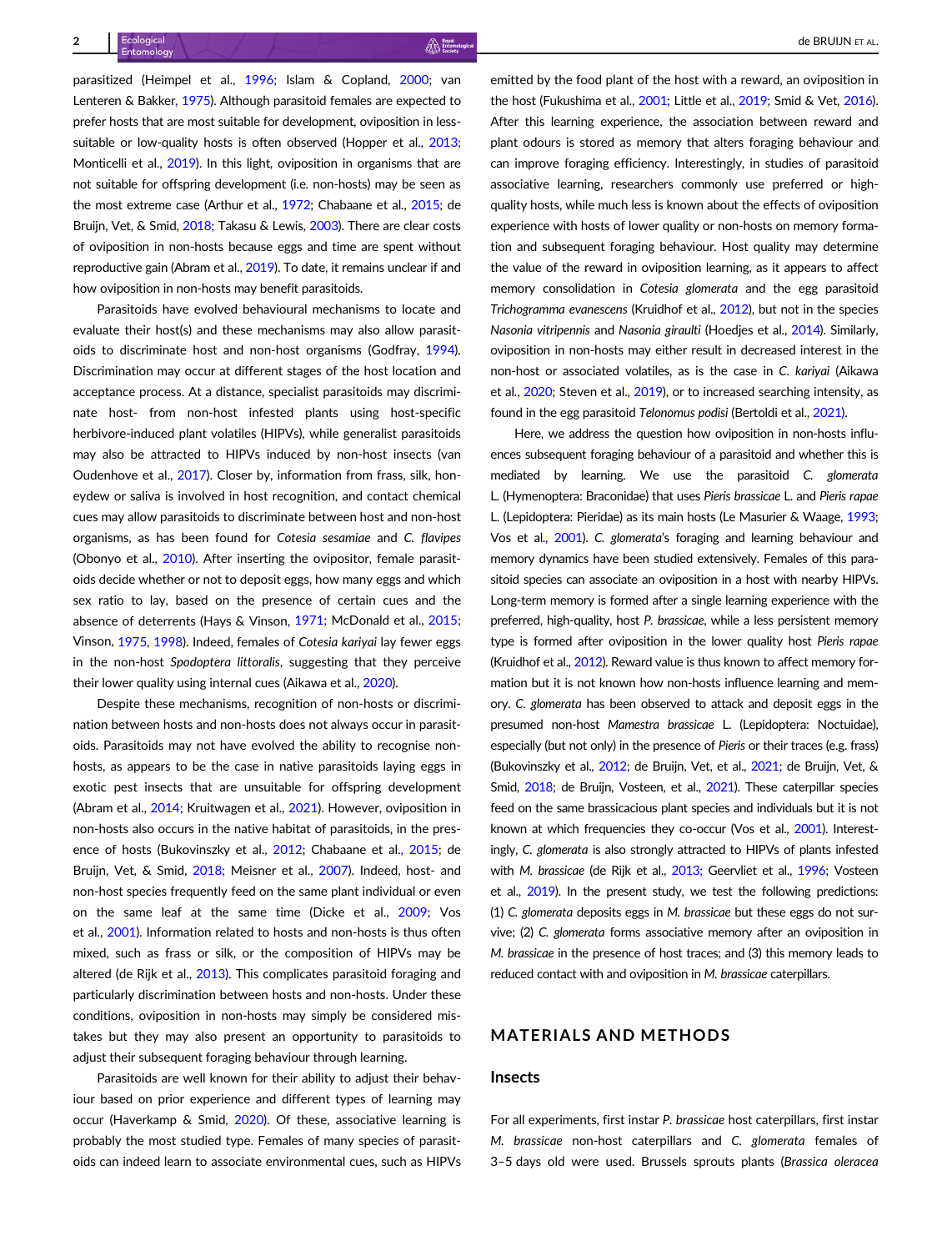L. var. gemmifera cultivar Cyrus) were used to rear both caterpillar species and for all experiments. All insects were reared at the Laboratory of Entomology, Wageningen University, The Netherlands, in a greenhouse with a L16:D8 photoperiod (both natural and artificial light), at  $21 \pm 1^{\circ}$ C and 50%–70% relative humidity. Each year, insect colonies were re-established with individuals collected from cabbage fields near Wageningen.

C. glomerata females were obtained by transferring cocoons from the laboratory colony to a mesh cage (30  $\times$  30  $\times$  30 cm, Bugdorm-1 Insect rearing cage, type DP1000, Megaview Science, Taiwan) with water and honey, which was placed in a climate cabinet  $(21 \pm 1^{\circ}C,$ photoperiod L16:D8, 50–70% relative humidity). Two days after emergence, females were selected from these cages and transferred to a new cage with water and honey, until use in experiments.

#### Egg deposition and survival

To test the first prediction, we determined whether C. glomerata deposits eggs in the presumed non-host M. brassicae (further referred to as Mamestra) and whether these eggs could survive, by dissecting parasitized Mamestra caterpillars. To stimulate parasitoids to insert their ovipositor into Mamestra (further referred to as 'sting'), we mimicked a situation of a non-host encounter near a host by using leaves with fresh host traces, that is, frass, silk and feeding damage of P. brassicae (Pieris), which are known to provoke stinging in C. glomerata.

A 5-week-old B. oleracea plant was infested with approximately 200 first instar Pieris caterpillars, which were distributed over four leaves in groups of approximately 50 caterpillars. After 24 h, these infested leaves were detached from the plant and Pieris caterpillars were removed from the leaves. A first instar Mamestra caterpillar was placed on a leaf with fresh Pieris traces using a fine paint brush. A single female parasitoid was released on the leaf. When we observed a sting that lasted for at least 2 s (to allow for potential egg deposition), the caterpillar was replaced with a new one until a single female had stung four caterpillars. Stings that lasted less than 2 s only happened very rarely and were not considered to be successful. These caterpillars were discarded. A total of 280 stung caterpillars were collected in 1 day using this process. Thirty caterpillars were dissected immediately after stinging (0 h, see below), the remaining 250 were randomly distributed over 10 plastic boxes (13  $\times$  17  $\times$  6.5 cm), each housing 25 parasitized caterpillars. Each group was provided with four fully expanded leaves of 8-week-old B. oleracea plants. Holes were punctured in the plastic lid for ventilation and a layer of absorbent paper was placed under the lid to absorb moisture that condensed on the lid. The plastic boxes were placed in a climate cabinet (21  $\pm$  1°C, photoperiod L16:D8, 50%–70% relative humidity). After 0, 24, 48, 72 and 96 h, 30 caterpillars were randomly selected from the boxes and dissected in a drop of water to count parasitoid eggs. Dissections were done with a pair of fine tweezers and an insect pin in a glass Petri dish, using a stereomicroscope with backlight illumination. We quantified healthy eggs, that is, eggs that did not show signs of encapsulation. Eggs that were (partially) encapsulated were sometimes observed but assumed to not survive and they were not counted.

#### Memory retention after oviposition in a host or non-host

In the second experiment, we assessed whether an oviposition in the Pieris host caterpillar or Mamestra non-host caterpillar led to the formation and retention of associative memory 24 h after the experience, by testing if the parasitoid prefers or avoids the volatiles offered during oviposition. We use the term oviposition for stings (of at least 2 s) that presumably led to egg deposition, but without confirming this (except for a subset of caterpillars, see below).

Parasitoid females were given an associative learning experience with a classical conditioning procedure, where they could learn to associate a single oviposition with either a 4% vanilla or 4% coffee odour extract (Nielsen-Massay Vanillas Intl., Leeuwarden, the Netherlands) using a protocol developed by de Bruijn, Vet, Jongsma, et al. [\(2018\)](#page-9-0). These extracts were presented as a globular sphere of odorized agarose (A9539-500 g, Sigma) on a micro pestle (SIAL501ZZ0, Sigma-Aldrich), on which Pieris frass and silk were applied. A single parasitoid was collected in a glass vial and brought into contact with Pieris traces to trigger oviposition behaviour, upon which either a Pieris or Mamestra caterpillar was offered on the tip of a fine paint brush to let the parasitoid oviposit. After an oviposition, parasitoids were placed in a small cage (17.5  $\times$  17.5  $\times$  17.5 cm, Bugdorm-41515 Insect Cage, type BD41515, Megaview Science, Taiwan) with water and honey. These cages were placed in a climate cabinet (21  $\pm$  1°C, photoperiod L16:D8, 50%–70% relative humidity) until testing. Four treatments were used; parasitoids oviposited in either Mamestra or Pieris, on either vanilla or coffee scented agarose. Per treatment, 90 parasitoids were conditioned. This procedure, with a single oviposition in Pieris, is known to result in the formation of associative memory, resulting in a clear preference for the conditioned odour that is maintained for at least 24 h (de Bruijn, Vet, Jongsma, et al., [2018\)](#page-9-0). We expected that an oviposition in the non-host caterpillar Mamestra would be an adverse experience, leading to avoidance of the conditioned odour.

Testing for memory retention was done in the high-throughput individual T-maze, with video recording and tracking software (de Bruijn, Vet, Jongsma, et al., [2018](#page-9-0)). The system consists of 36 identical two-choice arenas, each with 1% vanilla-scented agarose on one side and 1% coffee-scented agarose on the other side. Per run, 9 parasitoids that had oviposited in Mamestra and 9 parasitoids that oviposited in Pieris were individually released in 1 of the 36 twochoice arenas (18 arenas were not used), 24 h after conditioning, and their behaviour was recorded for 10 min. From this recording, we extracted first choice, that is, whether a parasitoid first walked into the vanilla- or the coffee-scented agarose zone. In two subsequent runs on the same day, a pair of reciprocally conditioned parasitoids (one vanilla conditioned parasitoid and one coffee conditioned parasitoid) were tested at the same position in the high-throughput system (i.e. in the same of the 36 two-choice arenas). Since the ability to retain this information could in theory depend on the number of deposited eggs, we dissected a subset of P. brassicae and M. brassicae. Twenty caterpillars of each species, 10 per conditioning odour, were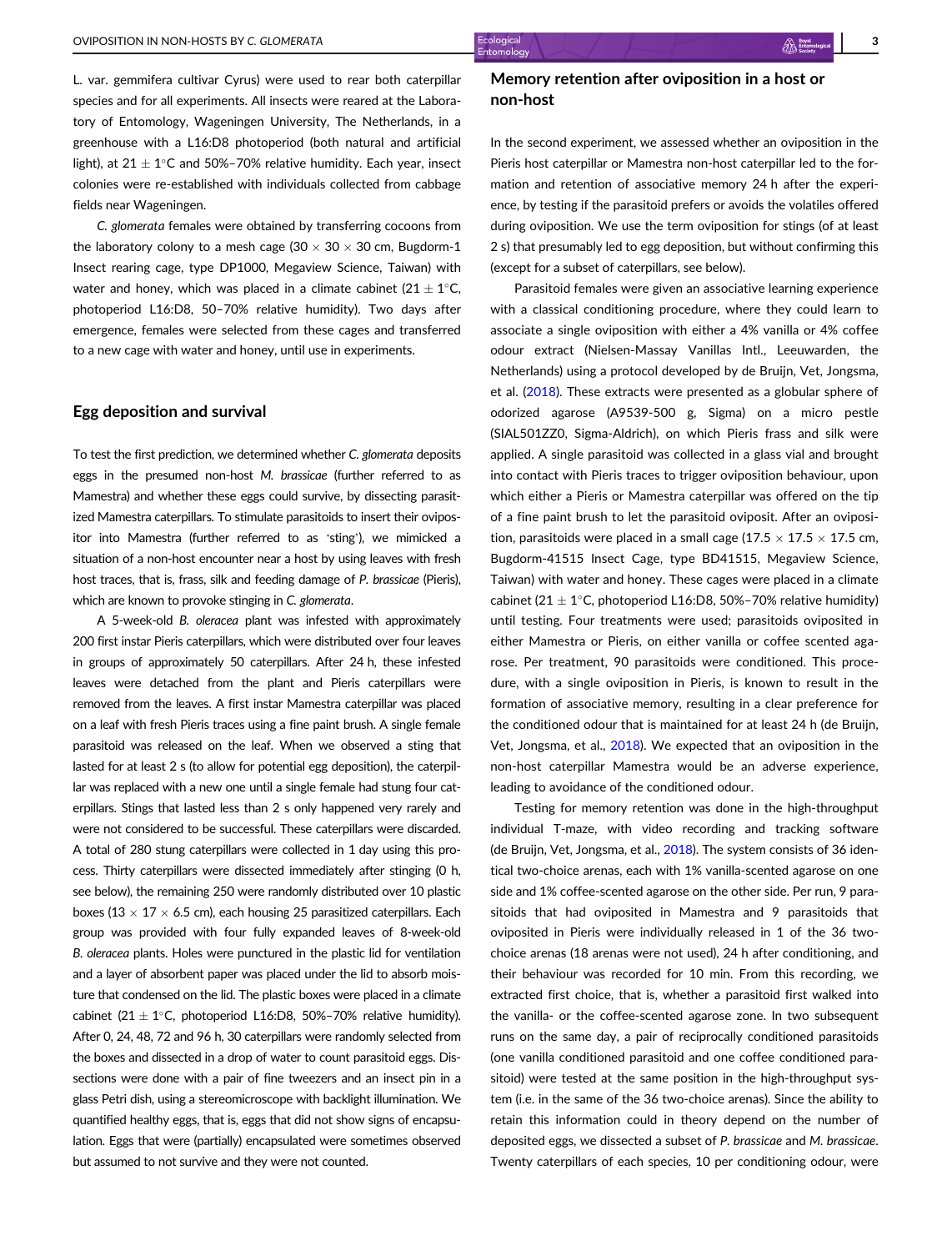

FIGURE 1 Overview of the experimental procedure to test how Cotesia glomerata parasitoids interacted with Pieris brassicae host and Mamestra brassicae non-host caterpillars after oviposition experience in a first instar M. brassicae caterpillar. Parasitoids were conditioned in a Petri dish where they were either allowed to oviposit once in a M. brassicae non-host on a leaf with feeding damage and frass of the host P. brassicae, that is, given a Mamestra experience, or they were kept unconditioned (a). Parasitoid contact with and oviposition in caterpillars was then tested on a detached Brassica oleracea leaf as depicted in (b). These leaves were infested 24 h prior with either 5 host caterpillars and 5 nonhosts caterpillars or with only 10 non-hosts. See the text for a more detailed description

dissected within 24 h after the oviposition, to determine the number of parasitoid eggs.

#### On patch foraging behaviour following oviposition in a non-host

Third, we tested how C. glomerata foraged on a leaf with host and non-host caterpillars after oviposition in a non-host caterpillar (Figure 1). Parasitoids were kept unconditioned or given one Mamestra oviposition experience, hereafter called a Mamestra experience. A Mamestra experience consisted of a single oviposition in Mamestra as described above for the first experiment. We expected that a Mamestra experience would influence the number of contacts with and ovipositions in Mamestra non-hosts in the subsequent behavioural assay. Parasitoids were assayed either 10 min after the Mamestra experience, or on the following day. Parasitoids tested 24 h after conditioning were stored overnight in a small cage with water

and honey, as described above. Time after conditioning does not apply to unconditioned wasps. Parasitoids of this group were tested at the same time as those with a Mamestra experience.

Parasitoid behaviour was observed in a glass Petri dish (20 cm diameter, 5 cm high) with a B. oleracea leaf that was infested 24 h before, with either 5 Mamestra and 5 Pieris caterpillars or with 10 Mamestra caterpillars to assess the effect of host presence and absence. We infested leaves by placing groups of 5 caterpillars in a clip cage, of which two were attached to a fully expanded leaf of a 5-week-old B. oleracea plant. Just prior to the assays, the infested leaf was detached from the plant, its petiole was wrapped in moist cotton wool, and it was placed upside-down in the glass Petri dish. We made sure that 10 caterpillars were present on the leaf, and we replaced missing caterpillars if needed.

A single parasitoid was then released inside the Petri dish, at the centre of the lid. A hand-held computer (Workabout Pro 3, Zebra Technologies Corp., Lincolnshire, IL, USA) with behaviour recording software (The Observer XT 10, Noldus Information Technology B. V.,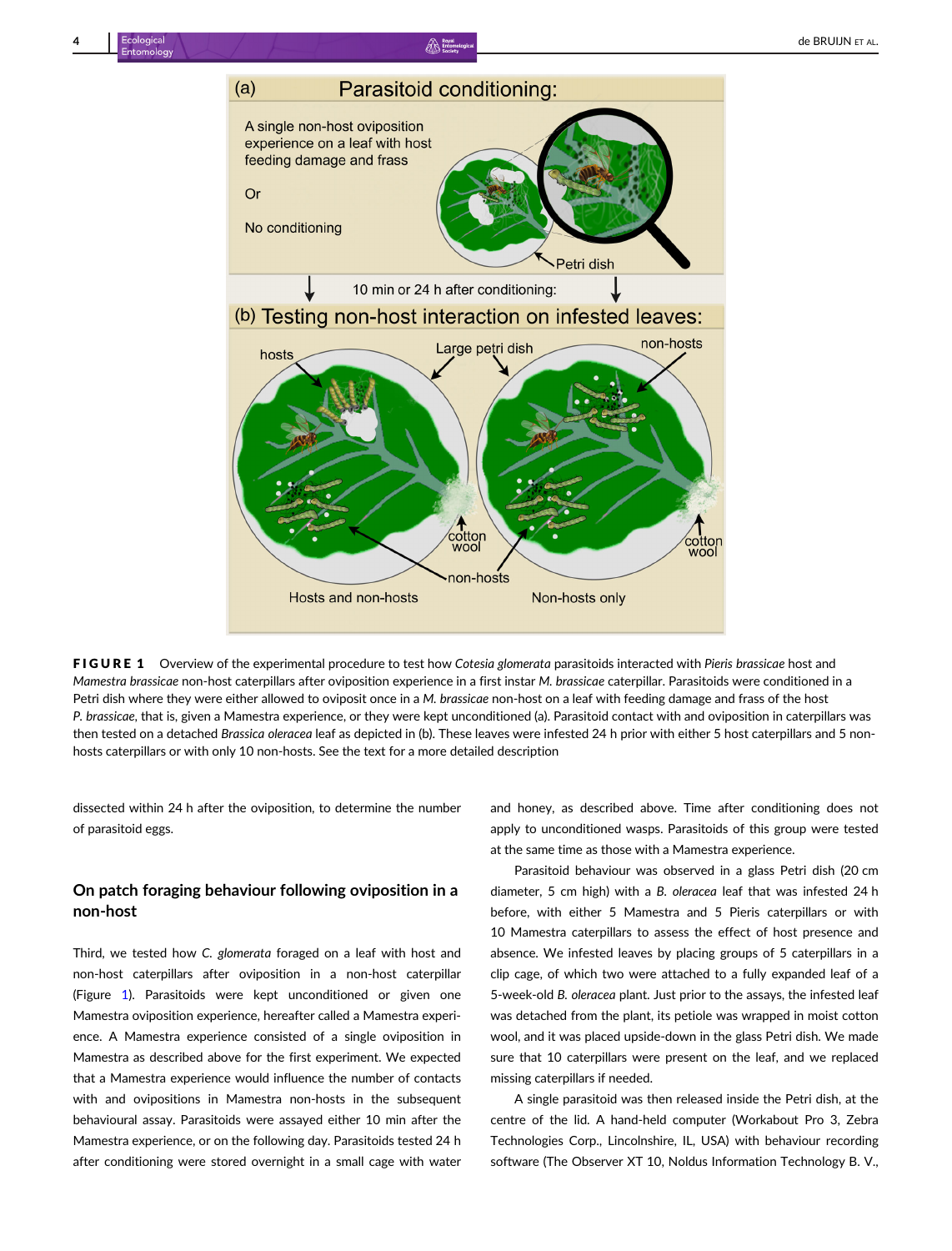Wageningen, The Netherlands) was used to record parasitoid foraging behaviour during an observation period of 10 min. We assessed whether a parasitoid responded, that is, whether it started foraging by contacting the infested leaf, and whether it contacted and subsequently oviposited in the offered host and non-host caterpillars. After 10 min, the parasitoid was removed, and caterpillars were replaced if any ovipositions had occurred. A single leaf was used to test the three corresponding parasitoid treatments (in randomised order) in either the presence or absence of Pieris hosts, and then discarded. The experiment was replicated 21–24 times with parasitoids given Mamestra experience (10 min or 24 h before) and 19–23 times with unconditioned parasitoids.

#### Statistical analyses

All analyses were done in R version 3.5.0 (R Core Team, [2018](#page-10-0)). To test our prediction that M. brassicae is a non-host for C. glomerata, parasitoid egg survival over time, that is, the number of eggs at different time points, was tested with a zero-inflated generalised linear model (GLM) with a negative binomial distribution (log link-function) and time as a continuous fixed factor, using R package pscl (Jackman, [2020](#page-9-0)). Likelihood ratio tests were used for model comparisons in this GLM and those described below.

We next tested the prediction that C. glomerata retains associative memory after an oviposition in M. brassicae. Performance Index (PI) scores of binomial first choice data were used as indices of memory retention as described in de Bruijn, Vet, Jongsma, et al. ([2018](#page-9-0)). PI scores were assigned by combining the first choice of a vanilla and a coffee conditioned parasitoid that were tested in the same two-choice arena, in two subsequent runs. If both parasitoids chose the odour on which they were conditioned, a PI of 100 was assigned, one correct choice resulted in a PI of 0, and if neither parasitoid made a choice for their conditioned odour, a PI of  $-100$  was assigned. If one or both parasitoids did not make a choice within 10 min, no PI was formed for this particular pair and the data of the two-choice arena was discarded. One-sample Wilcoxon signed rank tests were used to test if the PI scores of parasitoids that oviposited in Mamestra, and those that oviposited in Pieris, significantly deviated from 0 ( $\mu = 0$ ), to evaluate the null hypothesis of no memory retention. We used a 2-sided binomial test to evaluate whether choice (preference) of C. glomerata between the conditioned and control odour deviated from a 50:50 distribution. The number of eggs deposited in Mamestra and Pieris in combination with the two odours (vanilla and coffee) was compared with a GLM (assuming a Poisson distribution and using a log link-function) using host and odour as fixed factors.

In the third experiment, we tested the prediction that an oviposition experience in M. brassicae (Mamestra experience) influences the likelihood of C. glomerata contacting caterpillars and ovipositing, either in the presence or absence of the host caterpillar P. brassicae. We first assessed the effect of time after Mamestra experience, using only data of parasitoids with Mamestra experience (excluding unconditioned parasitoids). Time after oviposition (10 min vs. 24 h) and host

presence were used as fixed factors in full factorial generalised linear models (binomial distribution, logit link-function), for the three following response variables separately: (1) parasitoid response (number of parasitoids that started foraging out of total number of parasitoids), (2) caterpillar contact (number of parasitoids that contacted a caterpillar out of those that started foraging) and (3) oviposition (number of parasitoids that oviposited in a caterpillar out of those that contacted a caterpillar). In these models, contact with and oviposition in caterpillars irrespective of species was considered. Because there was no effect of time after Mamestra experience on any of the response variables (see Results section and Table S1), we then pooled data of all experienced parasitoids to compare them with unconditioned parasitoids. In this set of full factorial GLMs, host presence and experience (Mamestra experience vs. unconditioned) were used as fixed factors to evaluate their effects on the same three foraging parameters, that is, caterpillar species was not considered in the contact and oviposition parameters. In a fourth full factorial GLM, we evaluated the effect of host presence and experience on oviposition in Mamestra caterpillars (number of parasitoids that oviposited in Mamestra out of those that contacted a Mamestra caterpillar). In GLMs with a significant interaction effect, a least-square means post hoc comparison with a Bonferroni error correction was used to test for pairwise differences between groups (Lenth, [2016](#page-9-0)). Finally, we used the subset of parasitoids that foraged in the presence of Pieris to study the effect of Mamestra experience on caterpillar-specific interactions. In this situation, parasitoids could contact only one of the two caterpillar species or both species. We used experience as a fixed factor and used the following binary response variables: (1) contact with Mamestra (the number of parasitoids that contacted only Mamestra or Mamestra and Pieris out of those parasitoids that contacted at least one caterpillar), (2) oviposition in Mamestra (the number of parasitoids that oviposited only in Mamestra or in Mamestra and Pieris out of those ovipositing at least once).

#### RESULTS

#### Egg deposition and survival in M. brassicae

After C. glomerata stung M. brassicae, 90% of the caterpillars contained parasitoid eggs (0 h after oviposition). The number of eggs found in Mamestra caterpillars decreased rapidly during the first 72 h and after 96 h there were no unencapsulated egg left (Figure [2\)](#page-5-0). Emerged parasitoid larvae were never observed. This shows that M. brassicae is indeed an unsuitable species for offspring development of C. glomerata, thus a non-host.

#### Memory retention after oviposition in a host or non-host

An oviposition in a Pieris host resulted in significant memory retention (one-sample Wilcoxon signed rank test,  $V = 360$ ,  $p < 0.001$ ), as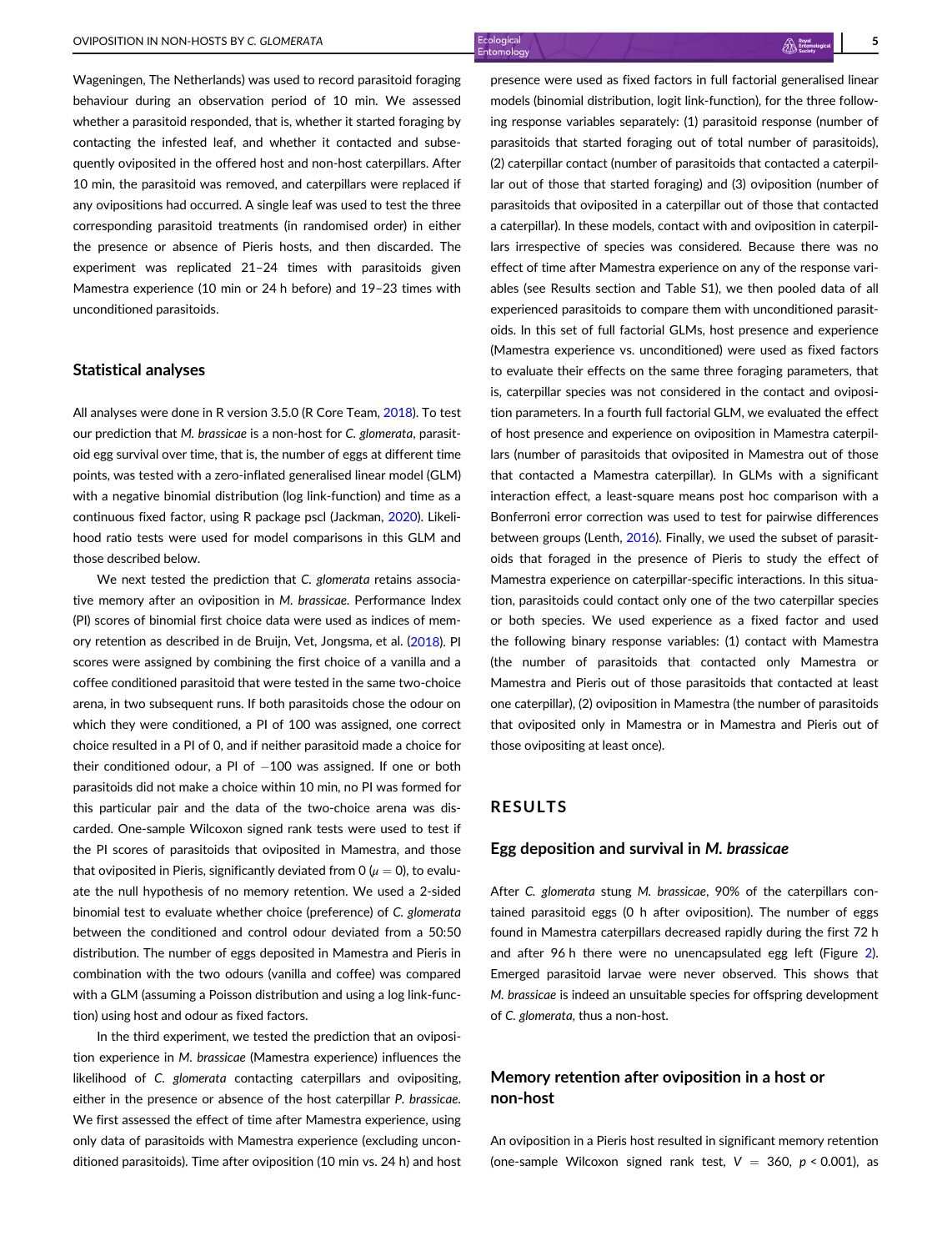<span id="page-5-0"></span>demonstrated by a clear preference of C. glomerata for the conditioned odour (binomial test,  $p < 0.001$ . Table 1). In contrast to our expectation, oviposition in the non-host Mamestra did not result in memory retention after 24 h (one-sample Wilcoxon signed rank test,  $V = 388.5$ ,  $p = 0.322$ ) and parasitoids did not discriminate between the two odours (binomial test,  $p = 0.20$ ). In the subset of dissected caterpillars, almost all contained parasitoid eggs (Pieris: 95%; Mamestra 90%;  $n = 20$  for each species). In caterpillars with eggs, the number of eggs was not influenced by species or the odour presented during oviposition (GLM: interaction  $X^2 = 0.048$ ,  $p = 0.83$ ; odour  $X^{2} = 3.085$ ,  $p = 0.08$ ; species  $X^{2} = 1.865$ ,  $p = 0.17$ ; mean  $\pm$  SE eggs per caterpillar: Pieris 22.5  $\pm$  1.8; Mamestra 20.4  $\pm$  1.3).

#### On patch foraging behaviour following oviposition in a non-host

In this experiment, we tested whether parasitoids changed their foraging behaviour after having oviposited once in a non-host Mamestra caterpillar. Time after experience (10 min or 24 h) did not significantly



FIGURE 2 Number of healthy (i.e. unencapsulated) eggs of the parasitoid Cotesia glomerata in first instar Mamestra brassicae caterpillars at different time points after oviposition. The p-value is based on a negative binomial zero-inflated generalised linear model and indicates a significant difference in egg numbers over time. Per time point, 30 caterpillars were dissected and error bars depict the standard error of the mean. Encapsulated eggs were sometimes observed but not quantified

influence either of the three foraging parameters: foraging response (i.e. the proportion of females that started foraging on the infested leaf), caterpillar contact or oviposition. There were no significant interactions between host presence and time after Mamestra experience either (Table S1).

Compared to unconditioned parasitoids, the effect of prior oviposition in a non-host on parasitoid response depended on the presence of Pieris hosts (GLM, Interaction  $X^2 = 4.514$ ,  $p = 0.034$ , Figure [3a](#page-6-0) and Table S2). Parasitoids with a Mamestra experience were more motivated to search on the infested leaf than unconditioned parasitoids in the absence of Pieris hosts (GLM post hoc,  $z = 2.362$ ,  $p = 0.018$ ) but this was not the case in the presence of hosts (GLM post hoc,  $z = -0.644$ ,  $p = 0.520$ ). The percentage of parasitoids contacting a caterpillar (of either species) was significantly higher when both Pieris and Mamestra were present (GLM,  $X^2 = 23.768$ , p < 0.001), but was neither influenced by experience, nor by the interaction (Figure [3b](#page-6-0) and Table S2 for details of statistics). The same results were found for oviposition: a higher percentage of parasitoids oviposited in a caterpillar (of either species) when both Pieris and Mamestra were present (GLM,  $X^2 = 27.180$ .  $p \le 0.001$ ), while experience and the interaction term had no significant effect (Figure [3c](#page-6-0) and Table S2 for details of statistics). With respect to oviposition in Mamestra following contact with the nonhost, parasitoids were more likely to oviposit in Mamestra in the presence than in the absence of Pieris hosts (GLM,  $X^2 = 3.859$ ,  $p = 0.049$ ), but there was no effect of prior experience or the interaction (Figure [3d](#page-6-0) and Table S2).

Finally, we evaluated how Mamestra experience influenced C. glomerata's interaction with Mamestra in the presence of Pieris hosts, that is, using the subset of parasitoids that foraged in arenas with host and non-host caterpillars. Overall, 17 of 38 Mamestraexperienced parasitoids (45%) contacted the non-host (either by contacting only Mamestra or by contacting Pieris and Mamestra), while 6 of the 17 unconditioned parasitoids (35%) contacted the non-host caterpillars (GLM, Experience  $X^2 = 0.435$ ,  $p = 0.510$ , Table S3). Similarly, the percentages of parasitoids that oviposited in Mamestra were comparable in Mamestra-experienced and unconditioned parasitoids (respectively, 33% [12 of 36] and 21% [3 of 14], GLM, Experience  $X^{2} = 1.480$ ,  $p = 0.224$ ). Considering parasitoids that only oviposited in a single caterpillar species, C. glomerata had a strong preference for contacting Pieris as compared to Mamestra caterpillars (76% [31 of

TABLE 1 Preference for the conditioned odour and memory retention (Performance Index, PI) of Cotesia glomerata 24 h after associative learning with an oviposition in either Pieris brassicae (Pieris) or Mamestra brassicae (Mamestra)

|                        | Preference for the conditioned odour |                              |     | Performance index |                              |                      |
|------------------------|--------------------------------------|------------------------------|-----|-------------------|------------------------------|----------------------|
| Oviposition experience | 95% CI                               | <i>p</i> -value <sup>a</sup> |     | Avg $\pm$ SE      | <i>p</i> -value <sup>a</sup> | <b>N<sup>b</sup></b> |
| Pieris                 | $0.56 - 0.74$                        | < 0.001                      | 122 | $31.1 + 7.9$      | < 0.001                      | 61                   |
| Mamestra               | $0.47 - 0.64$                        | 0.20                         | 136 | $8.8 \pm 8.8$     | 0.32                         | 68                   |

<sup>a</sup>Binomial tests (two-sided) were used to test whether parasitoid choice deviated significantly from a 50:50 distribution over the conditioned and the control odour; one-sample Wilcoxon signed rank tests were used to test if the PI differed significantly from 0.

 $^{\rm b}$ Sample sizes (n  $=$  number of individual parasitoids; N  $=$  pairs of parasitoids conditioned on either vanilla or coffee scent).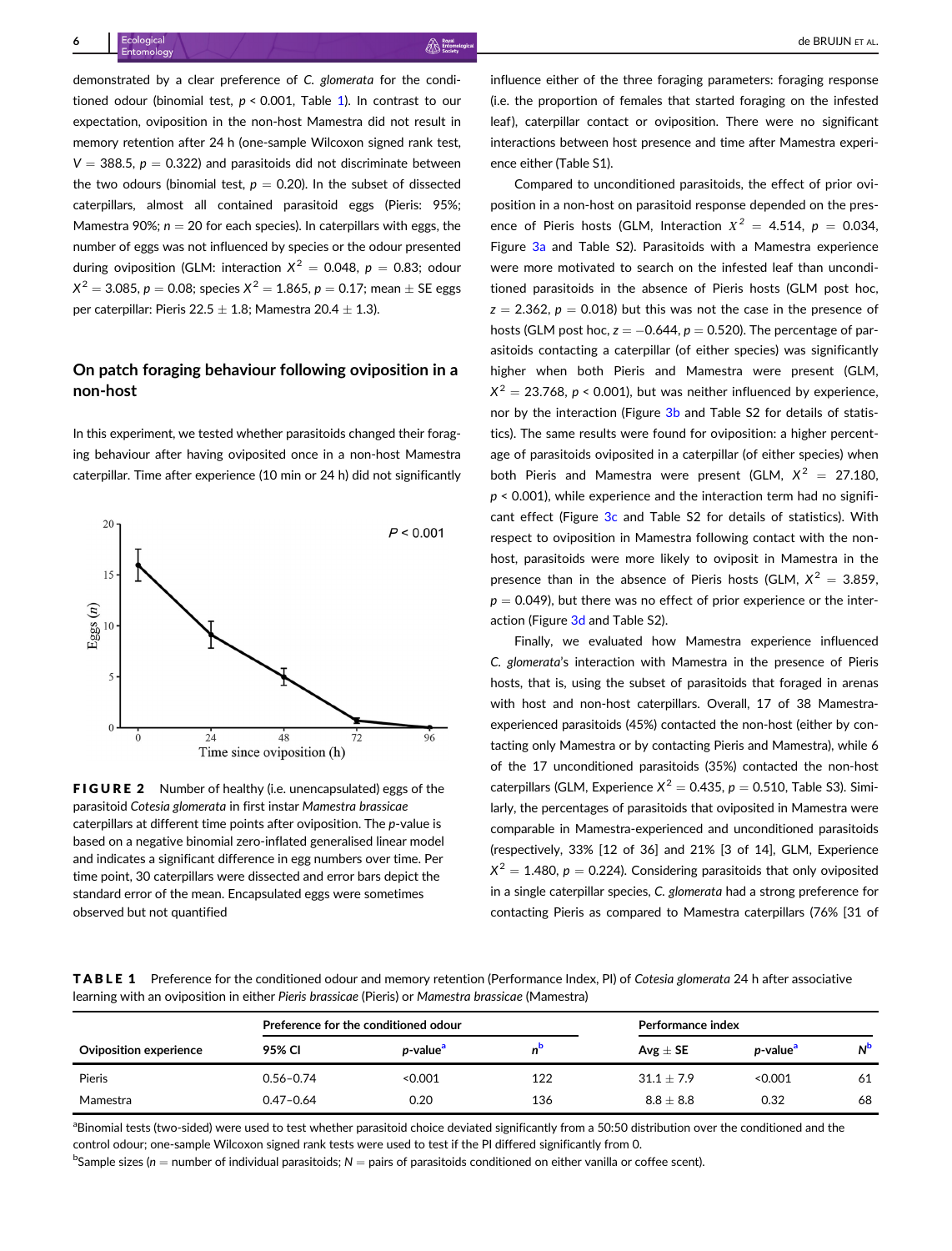foraging response (proportion)

<span id="page-6-0"></span>

FIGURE 3 Effect of Mamestra experience on foraging behaviour of Cotesia glomerata on an infested leaf. The percentage of parasitoids with oviposition experience in the non-host Mamestra brassicae (Mamestra experience, blue) or without experience (unconditioned, orange) that: (a) started foraging on the infested leaf with Mamestra caterpillars in the presence or absence of hosts (Pieris caterpillars), (b) made contact with a caterpillar of either species, (c) subsequently oviposited in either caterpillar species, and (d) oviposited in Mamestra after contacting a caterpillar of this species. Error bars reflect binomial 95% confidence intervals. Significant main effects are indicated with asterisk symbol (GLM, p < 0.05). Different letters above bars in (a) indicate significant pairwise differences between groups (Tukey's test,  $p < 0.05$ , for details of statistics see Table S2). n values inside bars represent the sample size

 $\overline{0}$ 0.1 0.2 0.3

41], binomial test,  $p = 0.001$ ), and the same was found for oviposition (85% [35 of 41], p < 0.001).

Pieris present

*n* = 38 *n* = 17 *n* = 21 *n* = 8

Pieris absent

#### **DISCUSSION**

0 0.1 0.2 0.3

oviposition (proportion)

δ

iposition (proportion)

In this study, we investigated the interaction between the endoparasitoid C. glomerata and the presumed non-host M. brassicae. Our results demonstrated that M. brassicae is indeed a non-host for C. glomerata. Although C. glomerata deposits eggs in M. brassicae caterpillars, none of the eggs developed in M. brassicae. Our findings did

not support our other two predictions since C. glomerata did not adjust its foraging behaviour after oviposition in the non-host M. brassicae. We did not observe memory retention in C. glomerata of volatiles encountered during oviposition in the non-host, and parasitoids did not alter their behaviour with respect to contact with and oviposition in M. brassicae. Instead, after oviposition in the non-host, parasitoids became more motivated to forage on an infested leaf with only non-hosts. Apparently, a single oviposition in an unsuitable host species is not stored in memory as an adverse event.

*n* = 17 *n* = 6 *n* = 21 *n* = 8

Pieris absent

Pieris present

Despite egg deposition by 90% of C. glomerata parasitoids in M. brassicae, all deposited eggs disappeared within 4 days.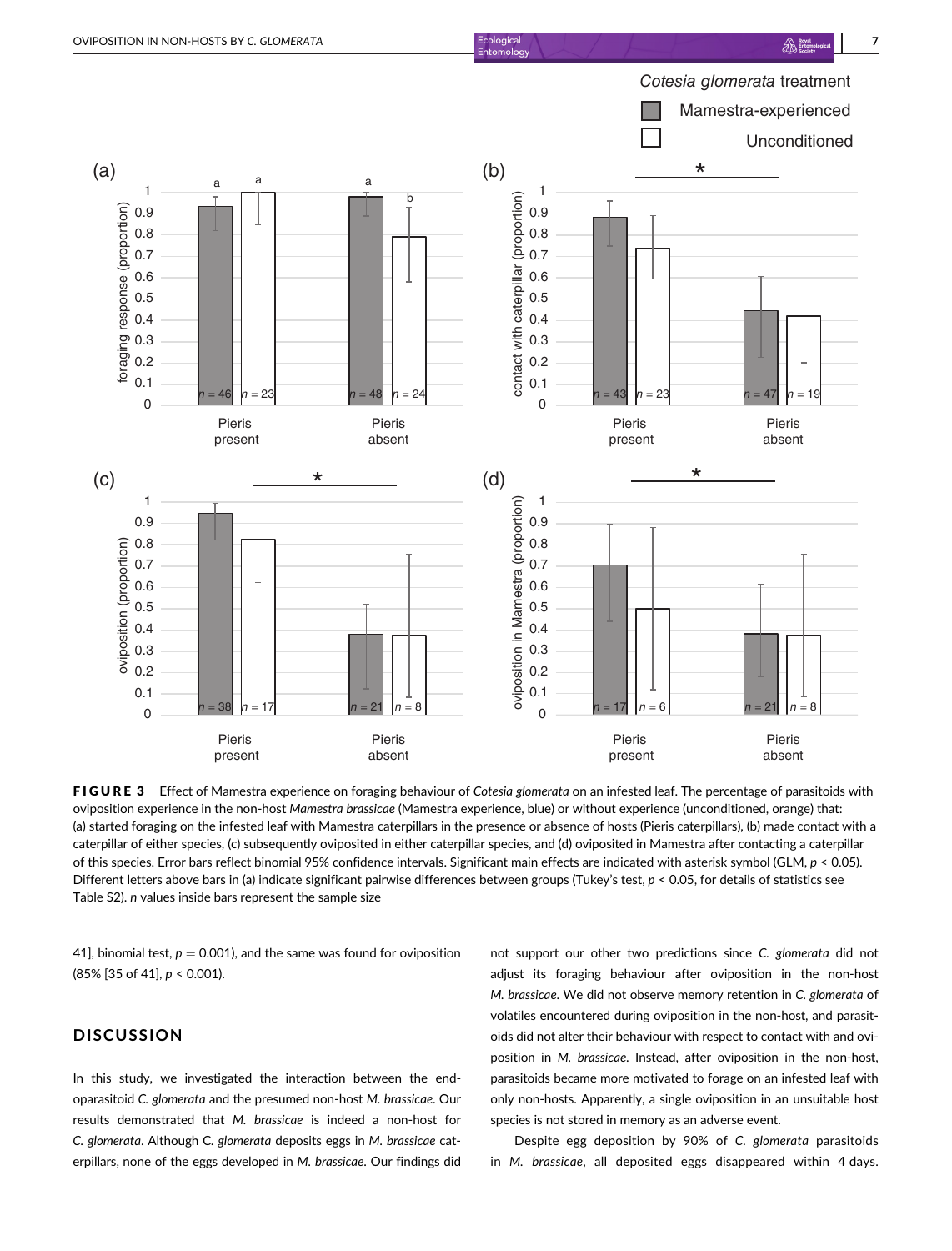This observation conflicts with the general assumption that parasitoids do not deposit eggs in non-host species or, in the case of gregarious parasitoids, that they adjust their egg numbers (McDonald et al., [2015;](#page-9-0) Vinson, [1975,](#page-10-0) [1976](#page-10-0)). For example, Bukovinszky et al. ([2012\)](#page-8-0) suggested that C. glomerata deposits a smaller number of eggs in the non-host M. brassicae than in the host P. rapae but this may have been caused by dissecting the caterpillars approximately 36 h after exposure to parasitoids, and thus the majority of eggs may have disappeared already. In our study, clutch sizes of C. glomerata in the non-host M. brassicae were comparable to those in the host P. brassicae (immediately after egg deposition), as was also found by Chabaane et al. ([2015\)](#page-8-0) for clutch sizes of C. glomerata in the non-host S. littoralis.

We then addressed the effect of oviposition in a non-host on memory formation and foraging behaviour of C. glomerata. In contrast to our expectation, we found no memory retention for the conditioned odour after oviposition in M. brassicae, using an approach that is well known to result in associative memory after an oviposition in the host P. brassicae (de Bruijn, Vet, Jongsma, et al., [2018](#page-9-0); Kruidhof et al., [2012\)](#page-9-0), which was also confirmed in our experiment. The absence of associative learning after conditioning with oviposition in a non-host, in combination with vanilla odour and host frass, has also been found in the parasitoid Microplitis croceipes (Takasu & Lewis, [2003\)](#page-10-0). Our findings and those of Takasu and Lewis ([2003\)](#page-10-0) suggest that parasitoids can detect the unsuitability of non-hosts to some extent: in both cases eggs are deposited but no memory is formed for the conditioned odour. This suggests that triggers for egg release and memory formation are different. Triggers for egg deposition are generally amino acids and sugars found in the haemolymph (Arthur et al., [1969](#page-8-0), [1972](#page-8-0)). Triggers for memory formation are also expected to be present in the haemolymph, but the identity of these triggering compounds is still unknown and requires more research. In C. glomerata, host frass plays an important role in recognition of the host and formation of associative memory. Although oviposition in a host in the absence of frass does not increase the foraging response of C. glomerata, exposure to host frass alone leads to memory retention after 24 h in this parasitoid (Bleeker et al., [2006;](#page-8-0) Geervliet et al., [1998\)](#page-9-0). Interestingly, our experiments show that associative learning with host frass can be suppressed by oviposition in a non-host (see also de Bruijn, Vet, et al., [2021;](#page-9-0) Takasu & Lewis, [2003\)](#page-10-0). Alternatively, the lack of memory formation may result from conflicting experiences: the presence of host frass is perceived as a reward, while oviposition in the non-host is not.

A single oviposition in a non-host on a leaf with feeding damage and frass of the host did also not influence the frequency of contact with and oviposition in M. brassicae of C. glomerata in a subsequent behavioural assay. In the absence of hosts, almost half of all parasitoids (irrespective of prior experience) contacted a Mamestra caterpillar and this also led to oviposition. In the presence of hosts, C. glomerata interacted more frequently with Mamestra, although there was a clear preference for Pieris caterpillars. It is possible that multiple oviposition experiences would lead to behavioural changes in

M. croceipes and C. glomerata. Repeated ovipositions in hosts, particularly when spaced in time, are known to lead to more persistent memory in parasitoids (Gols et al., [2012](#page-9-0); Hoedjes et al., [2011\)](#page-9-0), but further research should confirm if this is also the case with oviposition in nonhosts. In addition, it would be important to investigate if a rewarding oviposition in a host influences the interaction of C. glomerata with M. brassicae. Interestingly, early work on discrimination of Pseudeucoila bochei showed that parasitoid females learn to discriminate against already parasitized Drosophila larvae by experiencing oviposition in unparasitized larvae (van Lenteren & Bakker, [1975\)](#page-10-0) and similar findings have since been reported for other parasitoid species, for example, Microplitis demolitor (Takano & Schellhorn, [2021](#page-10-0)).

Only one foraging parameter was affected by oviposition in a non-host in the behavioural assay, but not in the direction that we expected. C. glomerata parasitoids with Mamestra experience were more motivated to forage on an infested leaf with non-hosts than unconditioned parasitoids. Exposure to hosts and/or their traces is known to increase the motivational state of parasitoids (Bleeker et al., [2006;](#page-8-0) McAuslane et al., [1991](#page-9-0); Papaj & Prokopy, [1989](#page-10-0); Takasu & Lewis, [2003\)](#page-10-0), and it is possible that our finding resulted from exposure to host traces during oviposition in M. brassicae. Alternatively, this increased motivation may be a non-specific effect, resulting from changes in the parasitoid that are triggered by egg release but unrelated to the caterpillar species in which they oviposit. Disentangling the effects of exposure to host frass and oviposition in the non-host on the behaviour of C. glomerata asks for controls of oviposition in a non-host (or another way of egg release) in the absence of host frass. However, in our laboratory experiments, oviposition in the absence of host frass happened only a few times and it was not considered a feasible control. Based on what is known about the distribution of hosts and non-hosts (Vos et al., [2001\)](#page-10-0) and C. glomerata behaviour (attraction to HIPVs and how much time is spent on plants with non-hosts) (de Bruijn, Vosteen, et al., [2021](#page-9-0)), C. glomerata encounters M. brassicae in the presence or absence of hosts in nature. Further studies should investigate the relative frequencies of these encounters and the role of (host) frass in acceptance behaviour of C. glomerata because it appears to be particularly important in this parasitoid.

Based on our observations, we cannot yet conclude whether C. glomerata is unable to discriminate against M. brassicae or whether discrimination depends on factors that we have not yet investigated. Moreover, we cannot assess whether other parasitoid species would respond similarly. Importantly, theoretical and experimental studies on discrimination of parasitoids between parasitized and healthy hosts have shown that parasitoid age and egg load are important drivers of host discrimination and acceptance. A high egg load may be associated with few current reproductive opportunities and can lead to the acceptance of hosts of lower quality, such as already parasitized hosts, and even non-hosts (Godfray, [1994;](#page-9-0) Heimpel & Casas, [2008;](#page-9-0) Hopper et al., [2013\)](#page-9-0). Islam and Copland ([2000](#page-9-0)) for example, found that parasitoids with a high egg load accepted parasitized hosts just as frequently as unparasitized hosts, while parasitoids with a low egg load oviposited in parasitized hosts less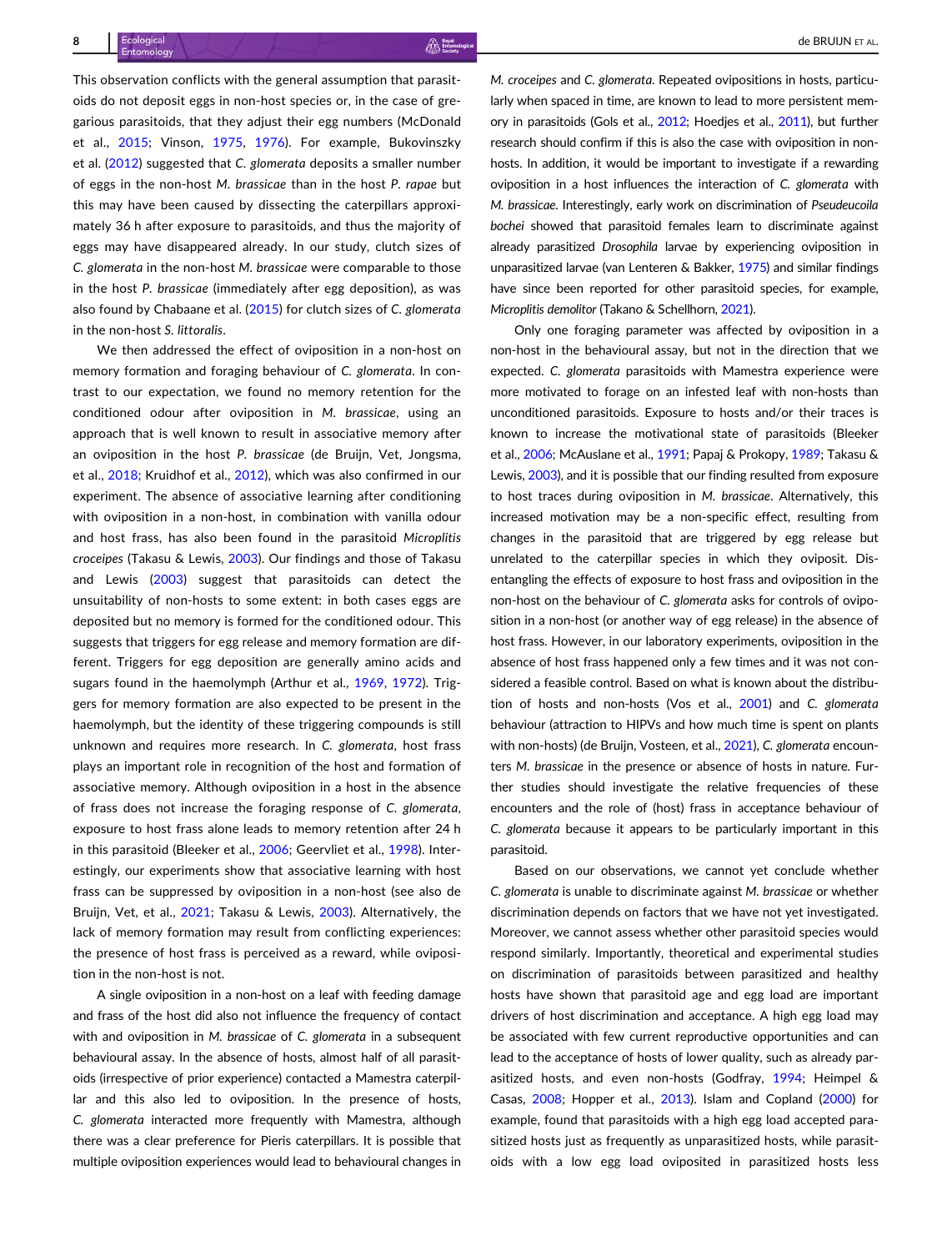<span id="page-8-0"></span>frequently. In such cases, the waste of resources might outweigh the costs of retaining and maintaining high numbers of eggs as well as the costs of discriminating (e.g. in terms of time spent) between high- and low-quality hosts in the case of superparasitism or between hosts and non-hosts as in our study on C. glomerata. C. glomerata indeed has a very high fecundity, it emerges with 500– 800 eggs, continues to produce eggs throughout its lifetime and when females are not allowed to oviposit, they can hold up to 2000 eggs within 2–11 days after emergence (Le Masurier, [1991\)](#page-9-0). In our experiment (and see also Takasu & Lewis, [2003](#page-10-0); Meisner et al., [2007](#page-9-0); Chabaane et al., 2015), well-fed mated parasitoid females of several days old were used, which likely had a high egg load. It should be noted though that even parasitoids with high egg loads may become egg-limited, depending on clutch size. Future research should elucidate the effects of female age and egg load on the acceptance of non-hosts and whether this phenomenon occurs in parasitoid species that have a lower fecundity.

Parasitoid foraging behaviour is known to be highly context dependent (Heimpel & Casas, [2008\)](#page-9-0) and is shaped by what parasitoids encounter in their habitat (Vet et al., [1995\)](#page-10-0). Although many parasitoid species are known to be specifically attracted to plants on which suitable host species occur (Geervliet et al., [1996;](#page-9-0) Vet et al., [1995](#page-10-0)), these plants are often also used by non-hosts (Dicke et al., [2009;](#page-9-0) Vos et al., [2001](#page-10-0)), making non-host encounters (in combination with host frass) inevitable events in nature. Our study showed that C. glomerata frequently deposits eggs in the non-host M. brassicae, especially in the presence of host frass, which may be an adaptation to allow quick 'decisions' on oviposition. Remarkably, C. glomerata does not form associative memory following oviposition in M. brassicae, suggesting that females detect the difference between host and non-host but only after inserting their ovipositor and releasing eggs. Egg deposition in non-hosts may be due to a combination of C. glomerata's hostacceptance behaviour and its high egg load, which makes parasitoids less selective on host quality. An alternative, or additional, explanation might be that the observed interactions between C. glomerata and M. brassicae represent only a snapshot in coevolutionary time, and hence the evolutionary arms-race, between the two species. Although we can only speculate, it is possible that M. brassicae or its ancestor was perhaps once a suitable host, but has evolved the ability to defend itself against C. glomerata or its ancestor. Vice versa, it is also possible that oviposition in non-hosts in C. glomerata may lead to an expansion of its host range over evolutionary time when the parasitoid evolves the ability to overcome caterpillar defence and evolves behaviour that leads to more directed acceptance of the new species as has been suggested for the seed weevil Callosobruchus maculatus (Cheng et al., [2008\)](#page-9-0).

#### ACKNOWLEDGEMENTS

Authors would like to thank the students (Elliot Martin, Lorenzo Castelen, Benedikt Rakotonirina-Hess, Wiene van de Bunte, Thomas Remmits, Hao Ye) who have helped with the execution of the experiment. This work was supported by the Netherlands Organisation for Scientific Research (grant number 824.14.023).

#### CONFLICT OF INTEREST

The authors declare no conflict of interest.

#### AUTHOR CONTRIBUTIONS

Jessica A.C. de Bruijn developed the idea for the study, the research question and the experimental design. The experiments were conducted by Jessica A.C. de Bruijn, with the help of BSc students (Elliot Martin, Lorenzo Castelen, Benedikt Rakotonirina-Hess, Wiene van de Bunte, Thomas Remmits and Hao Ye). Jessica A.C. de Bruijn and Jetske G. de Boer analysed the data and interpreted the results alongside Hans M. Smid, Louise E.M. Vet. Hans M. Smid made the illustration of the experimental design. Jessica A.C. de Bruijn and Jetske G. de Boer wrote and revised the manuscript, based on comments and suggestions from Hans M. Smid and Louise E.M. Vet.

#### DATA AVAILABILITY STATEMENT

The data that support the findings of this study will be made openly available in Dryad repository at [https://doi.org/10.5061/dryad.12jm](http://doi.org/10.5061/dryad.12jm63z0z) [63z0z.](http://doi.org/10.5061/dryad.12jm63z0z)

#### ORCID

Jetske G. de Boer **b** <https://orcid.org/0000-0002-3182-8543>

#### REFERENCES

- Abram, p.K., Brodeur, J., Urbaneja, A. & Tena, A. (2019) Nonreproductive effects of insect parasitoids on their hosts. Annual Review of Entomology, 64, 259–276. [https://doi.org/10.1146/annurev-ento-011118-](https://doi.org/10.1146/annurev-ento-011118-111753) [111753](https://doi.org/10.1146/annurev-ento-011118-111753)
- Abram, p.K., Gariepy, T.D., Boivin, G. & Brodeur, J. (2014) An invasive stink bug as an evolutionary trap for an indigenous egg parasitoid. Biological Invasions, 16, 1387–1395. [https://doi.org/10.1007/s10530-013-](https://doi.org/10.1007/s10530-013-0576-y) [0576-y](https://doi.org/10.1007/s10530-013-0576-y)
- Aikawa, F.K., Kuramitsu, K. & Kainoh, Y. (2020) Oviposition experience by the larval parasitoid, Cotesia kariyai, on nonhost, Spodoptera litura, can deter subsequent attacks. Journal of Insect Behavior, 33, 91–96. <https://doi.org/10.1007/s10905-020-09749-7>
- Arthur, A., Hegdekar, B. & Batsch, W. (1972) A chemically defined, synthetic medium that induces oviposition in the parasite Itoplectis conquisitor (Hymenoptera: Ichneumonidae). Canadian Entomologist, 104, 1251–1258. <https://doi.org/10.4039/Ent1041251-8>
- Arthur, A., Hegdekar, B. & Rollins, L. (1969) Component of the host haemolymph that induces oviposition in a parasitic insect. Nature, 223, 966–967. <https://doi.org/10.1038/223966a0>
- Bertoldi, V., Rondoni, G., Peri, E., Conti, E. & Brodeur, J. (2021) Learning can be detrimental for a parasitic wasp. PLoS One, 16, e0238336. <https://doi.org/10.1371/journal.pone.0238336>
- Bleeker, M.A.K., Smid, H.M., Steidle, J.L.M., Kruidhof, H.M., Van Loon, J.J. A. & Vet, L.E.M. (2006) Differences in memory dynamics between two closely related parasitoid wasp species. Animal Behaviour, 71, 1343–1350. <https://doi.org/10.1016/j.anbehav.2005.09.016>
- Bukovinszky, T., Poelman, E.H., Kamp, A., Hemerik, L., Prekatsakis, G. & Dicke, M. (2012) Plants under multiple herbivory: consequences for parasitoid search behaviour and foraging efficiency. Animal Behaviour, 83, 501–509. <https://doi.org/10.1016/j.anbehav.2011.11.027>
- Chabaane, Y., Laplanche, D., Turlings, T.C.J. & Desurmont, G.A. (2015) Impact of exotic insect herbivores on native tritrophic interactions: a case study of the African cotton leafworm, Spodoptera littoralis and insects associated with the field mustard Brassica rapa. Journal of Ecology, 103, 109–117. <https://doi.org/10.1111/1365-2745.12304>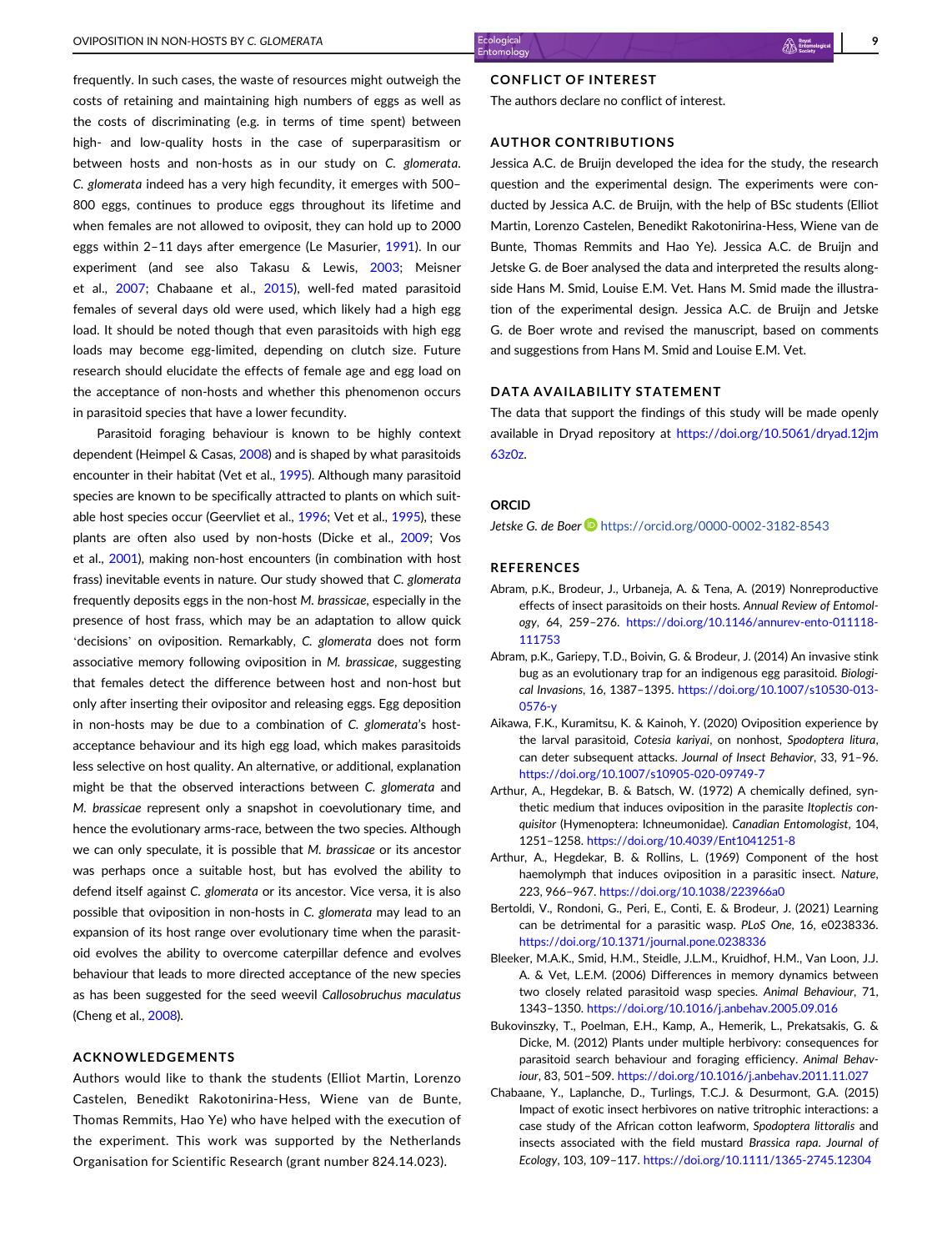- <span id="page-9-0"></span>10 established de BRUIJN et al. 1992 de BRUIJN et al. 1992 de BRUIJN et al. 1992 de BRUIJN et al. 1993 de BRUIJN et al.
- Cheng, C.-W., Yang, R.-L., Cheng, I.-C. & Horng, S.-B. (2008) Egg-dumping: a strategy for host range expansion in Callosobruchus maculatus (Coleoptera: Bruchidae). Annals of the Entomological Society of America, 101, 950–954. [https://doi.org/10.1603/0013-8746\(2008\)101](https://doi.org/10.1603/0013-8746(2008)101%5B950:EASFHR%5D2.0.CO;2) [\[950:EASFHR\]2.0.CO;2](https://doi.org/10.1603/0013-8746(2008)101%5B950:EASFHR%5D2.0.CO;2)
- de Bruijn, J.A.C., Vet, L.E.M., Jongsma, M.A. & Smid, H.M. (2018) Automated high-throughput individual tracking system for insect behavior: applications on memory retention in parasitic wasps. Journal of Neuroscience Methods, 309, 208–217. [https://doi.org/10.1016/j.](https://doi.org/10.1016/j.jneumeth.2018.09.012) [jneumeth.2018.09.012](https://doi.org/10.1016/j.jneumeth.2018.09.012)
- de Bruijn, J.A.C., Vet, L.E.M. & Smid, H.M. (2018) Costs of persisting unreliable memory: reduced foraging efficiency for free-flying parasitic wasps in a wind tunnel. Frontiers in Ecology and Evolution, 6, 160. <https://doi.org/10.3389/fevo.2018.00160>
- de Bruijn, J.A.C., Vet, L.E.M., Smid, H.M. & de Boer, J.G. (2021) Memory extinction and spontaneous recovery shaping parasitoid foraging behaviour. Behavioral Ecology, 32, 952–960. [https://doi.org/10.](https://doi.org/10.1093/beheco/arab066) [1093/beheco/arab066](https://doi.org/10.1093/beheco/arab066)
- de Bruijn, J.A.C., Vosteen, I., Vet, L.E.M., Smid, H.M. & de Boer, J.G. (2021) Multi-camera field monitoring reveals costs of learning for parasitoid foraging behaviour. The Journal of Animal Ecology, 90, 1635–1646. <https://doi.org/10.1111/1365-2656.13479>
- de Rijk, M., Dicke, M. & Poelman, E.H. (2013) Foraging behaviour by parasitoids in multiherbivore communities. Animal Behaviour, 85, 1517– 1528. <https://doi.org/10.1016/j.anbehav.2013.03.034>
- Dicke, M., Van Loon, J.J. & Soler, R. (2009) Chemical complexity of volatiles from plants induced by multiple attack. Nature Chemical Biology, 5, 317–324. <https://doi.org/10.1038/nchembio.169>
- Fukushima, J., Kainoh, Y., Honda, H. & Takabayashi, J. (2001) Learning of host-infested plant volatiles in the larval parasitoid Cotesia kariyai. Entomologia Experimentalis et Applicata, 99, 341–346. [https://doi.](https://doi.org/10.1046/j.1570-7458.2001.00833.x) [org/10.1046/j.1570-7458.2001.00833.x](https://doi.org/10.1046/j.1570-7458.2001.00833.x)
- Geervliet, J.B.F., Vet, L.E.M. & Dicke, M. (1996) Innate responses of the parasitoids Cotesia glomerata and C. rubecula (Hymenoptera: Braconidae) to volatiles from different plant-herbivore complexes. Journal of Insect Behavior, 9, 525–538. [https://doi.org/10.1007/](https://doi.org/10.1007/bf02213877) [bf02213877](https://doi.org/10.1007/bf02213877)
- Geervliet, J.B.F., Vreugdenhil, A.I., Dicke, M. & Vet, L.E.M. (1998) Learning to discriminate between infochemicals from different plant-host complexes by the parasitoids Cotesia glomerata and C. rubecula. Entomologia Experimentalis et Applicata, 86, 241–252. [https://doi.](https://doi.org/10.1046/j.1570-7458.1998.00286.x) [org/10.1046/j.1570-7458.1998.00286.x](https://doi.org/10.1046/j.1570-7458.1998.00286.x)
- Godfray, H.C.J. (1994) Parasitoids. Behavioral and evolutionary ecology. Princeton, NJ: Princeton University Press.
- Gols, R., Veenemans, C., Potting, R.p.J., Smid, H.M., Dicke, M., Harvey, J. A. et al. (2012) Variation in the specificity of plant volatiles and their use by a specialist and a generalist parasitoid. Animal Behaviour, 83, 1231–1242. [https://doi.org/10.1016/j.anbehav.2012.](https://doi.org/10.1016/j.anbehav.2012.02.015) [02.015](https://doi.org/10.1016/j.anbehav.2012.02.015)
- Haverkamp, A. & Smid, H.M. (2020) A neuronal arms race: the role of learning in parasitoid-host interactions. Current Opinion in Insect Science, 42, 47–54. <https://doi.org/10.1016/j.cois.2020.09.003>
- Hays, D.B. & Vinson, S.B. (1971) Acceptance of Heliothis virescens (F.) (Lepidoptera, Noctuidae) as a host by the parasite Cardiochiles nigriceps Viereck (Hymenoptera, Braconidae). Animal Behaviour, 19, 344–352. [https://doi.org/10.1016/S0003-3472\(71\)80015-5](https://doi.org/10.1016/S0003-3472(71)80015-5)
- Heimpel, G.E., Abram, p.K. & Brodeur, J. (2021) A phylogenetic perspective on parasitoid host ranges with implications for biological control. Current Opinion in Insect Science, 44, 95–100. [https://doi.org/10.1016/j.](https://doi.org/10.1016/j.cois.2021.04.003) [cois.2021.04.003](https://doi.org/10.1016/j.cois.2021.04.003)
- Heimpel, G.E. & Casas, J. (2008) Parasitoid foraging and oviposition behavior in the field. In: Wajnberg, E., Bernstein, C. & Van Alphen, J.J.M. (Eds.) Behavioral ecology of insect parasitoids. Oxford, UK: Blackwell Publishing Ltd, Wiley & Sons, pp. 51–70. [https://doi.org/10.1002/](https://doi.org/10.1002/9780470696200.ch3) [9780470696200.ch3](https://doi.org/10.1002/9780470696200.ch3)
- Heimpel, G.E., Neuhauser, C. & Hoogendoorn, M. (2003) Effects of parasitoid fecundity and host resistance on indirect interactions among hosts sharing a parasitoid. Ecology Letters, 6, 556–566. [https://doi.](https://doi.org/10.1046/j.1461-0248.2003.00466.x) [org/10.1046/j.1461-0248.2003.00466.x](https://doi.org/10.1046/j.1461-0248.2003.00466.x)
- Heimpel, G.E., Rosenheim, J.A. & Mangel, M. (1996) Egg limitation, host quality, and dynamic behavior by a parasitoid in the field. Ecology, 77, 2410–2420. <https://doi.org/10.2307/2265742>
- Hoedjes, K.M., Kralemann, L.E.M., van Vugt, J.J.F.A., Vet, L.E.M. & Smid, H. M. (2014) Unravelling reward value: the effect of host value on memory retention in Nasonia parasitic wasps. Animal Behaviour, 96, 1–7. <https://doi.org/10.1016/j.anbehav.2014.07.013>
- Hoedjes, K.M., Kruidhof, H.M., Huigens, M.E., Dicke, M., Vet, L.E.M. & Smid, H.M. (2011) Natural variation in learning rate and memory dynamics in parasitoid wasps: opportunities for converging ecology and neuroscience. Proceedings of the Royal Society B: Biological Sciences, 278, 889–897. <https://doi.org/10.1098/rspb.2010.2199>
- Hopper, K.R., Prager, S.M. & Heimpel, G.E. (2013) Is parasitoid acceptance of different host species dynamic? Functional Ecology, 27, 1201– 1211. <https://doi.org/10.1111/1365-2435.12107>
- Islam, K.S. & Copland, M.J.W. (2000) Influence of egg load and oviposition time interval on the host discrimination and offspring survival of Anagyrus pseudococci (Hymenoptera: Encyrtidae), a solitary endoparasitoid of citrus mealybug, Planococcus citri (Hemiptera: Pseudococcidae). Bulletin of Entomological Research, 90, 69–75. [https://doi.org/10.1017/S000748](https://doi.org/10.1017/S0007485300000109) [5300000109](https://doi.org/10.1017/S0007485300000109)
- Jackman, S. (2020) pscl: Classes and methods for R developed in the political science computational laboratory. Sydney, NSW, Australia. Available at: United States Studies Centre, University of Sydney. [https://](https://github.com/atahk/pscl/) [github.com/atahk/pscl/](https://github.com/atahk/pscl/)
- Kruidhof, H.M., Pashalidou, F.G., Fatouros, N.E., Figueroa, I.A., Vet, L.E.M., Smid, H.M. et al. (2012) Reward value determines memory consolidation in parasitic wasps. PLoS One, 7, e39615. [https://doi.org/10.](https://doi.org/10.1371/journal.pone.0039615) [1371/journal.pone.0039615](https://doi.org/10.1371/journal.pone.0039615)
- Kruitwagen, A., Wertheim, B. & Beukeboom, L.W. (2021) Artificial selection for nonreproductive host killing in a native parasitoid on the invasive pest, Drosophila suzukii. Evolutionary Applications, 14, 1993– 2011. <https://doi.org/10.1111/eva.13252>
- Le Masurier, A. & Waage, J. (1993) A comparison of attack rates in a native and an introduced population of the parasitoid Cotesia glomerata. Biocontrol Science and Technology, 3, 467–474. [https://doi.org/10.](https://doi.org/10.1080/09583159309355301) [1080/09583159309355301](https://doi.org/10.1080/09583159309355301)
- Le Masurier, A.D. (1991) Effect of host size on clutch size in Cotesia glomerata. The Journal of Animal Ecology, 60, 107–118.
- Lenth, R.V. (2016) Least-squares means: the R package lsmeans. Journal of Statistical Software, 69, 1–33. <https://doi.org/10.18637/jss.v069.i01>
- Little, C.M., Chapman, T.W. & Hillier, N.K. (2019) Considerations for insect learning in integrated pest management. Journal of Pest Science, 19, 6. <https://doi.org/10.1093/jisesa/iez064>
- McAuslane, H.J., Vinson, S.B. & Williams, H.J. (1991) Stimuli influencing host microhabitat location in the parasitoid Campoletis sonorensis. Entomologia Experimentalis et Applicata, 58, 267–277. [https://doi.](https://doi.org/10.1111/j.1570-7458.1991.tb01476.x) [org/10.1111/j.1570-7458.1991.tb01476.x](https://doi.org/10.1111/j.1570-7458.1991.tb01476.x)
- McDonald, H., Reed, D.A., Ahmadian, S. & Paine, T.D. (2015) Parasitoid discrimination between suitable and unsuitable congener hosts. Journal of Insect Behavior, 28, 417–425. [https://doi.org/10.1007/](https://doi.org/10.1007/s10905-015-9512-6) [s10905-015-9512-6](https://doi.org/10.1007/s10905-015-9512-6)
- Meisner, M., Harmon, J.P. & Ives, A.R. (2007) Presence of an unsuitable host diminishes the competitive superiority of an insect parasitoid: a distraction effect. Population Ecology, 49, 347–355. [https://doi.org/](https://doi.org/10.1007/s10144-007-0054-4) [10.1007/s10144-007-0054-4](https://doi.org/10.1007/s10144-007-0054-4)
- Monticelli, L.S., Nguyen, L.T.H., Amiens-Desneux, E., Luo, C., Lavoir, A., Gatti, J.-L. et al. (2019) The preference–performance relationship as a means of classifying parasitoids according to their specialization degree. Evolutionary Applications, 12, 1626–1640. [https://doi.org/](https://doi.org/10.1111/eva.12822) [10.1111/eva.12822](https://doi.org/10.1111/eva.12822)